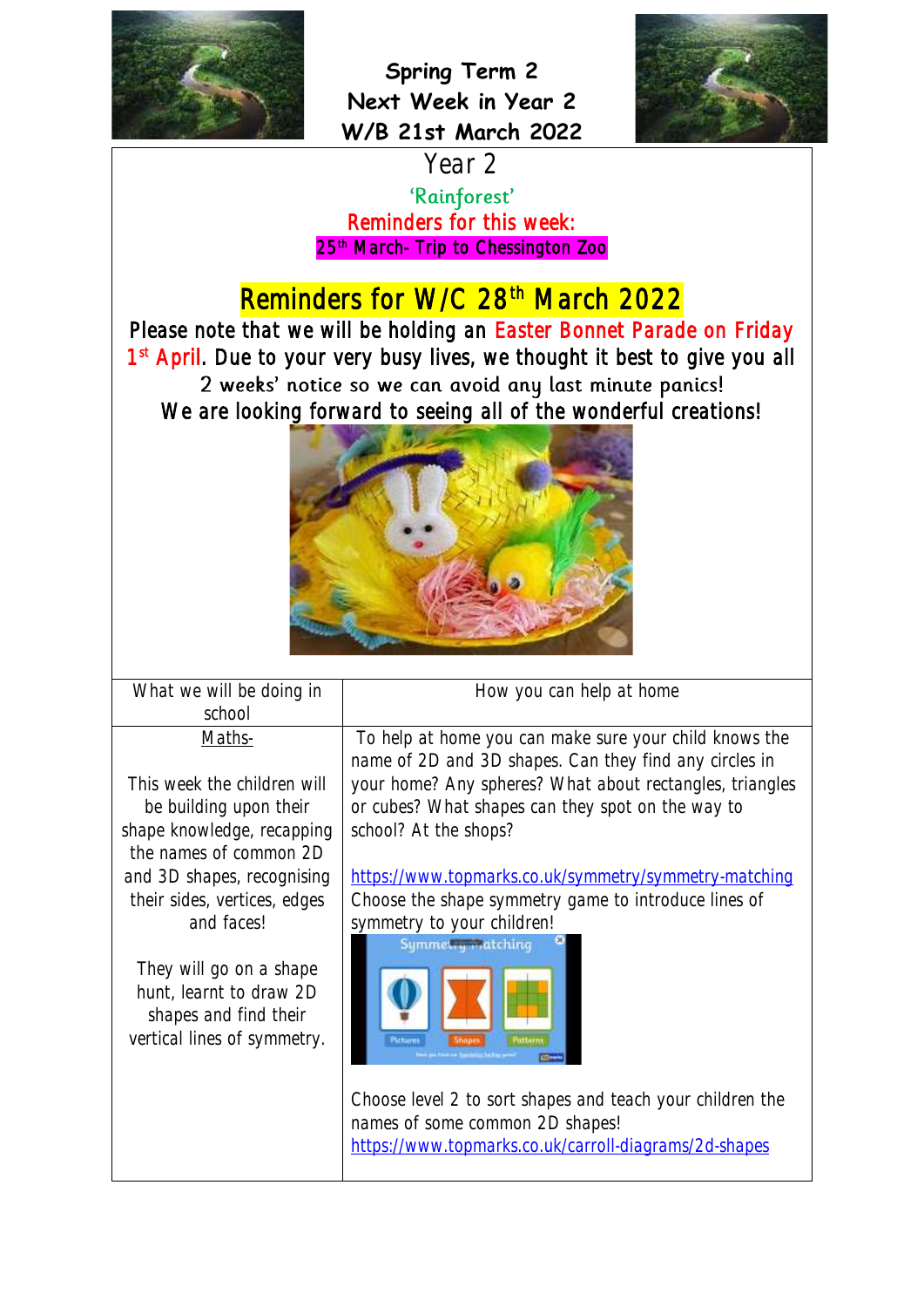





**English** 



 Next week the children will be learning about orangutans and how deforestation is affecting their habitats. We will be writing persuasive letters home to raise money to adopt an orangutan! We really hope this will give children an experience to raise some money for a brilliant cause and we hope to raise enough money to adopt one or more orangutans across the Year 2 cohort.

Have you got any letters at home from friends, family or organisations? Have a look at the language. How do the letters start and end?

Next have a look at <https://www.worldwildlife.org/species/orangutan>

Ask your child to create a poster about saving the orangutans that will help raise awareness of fundraising money in week 6.

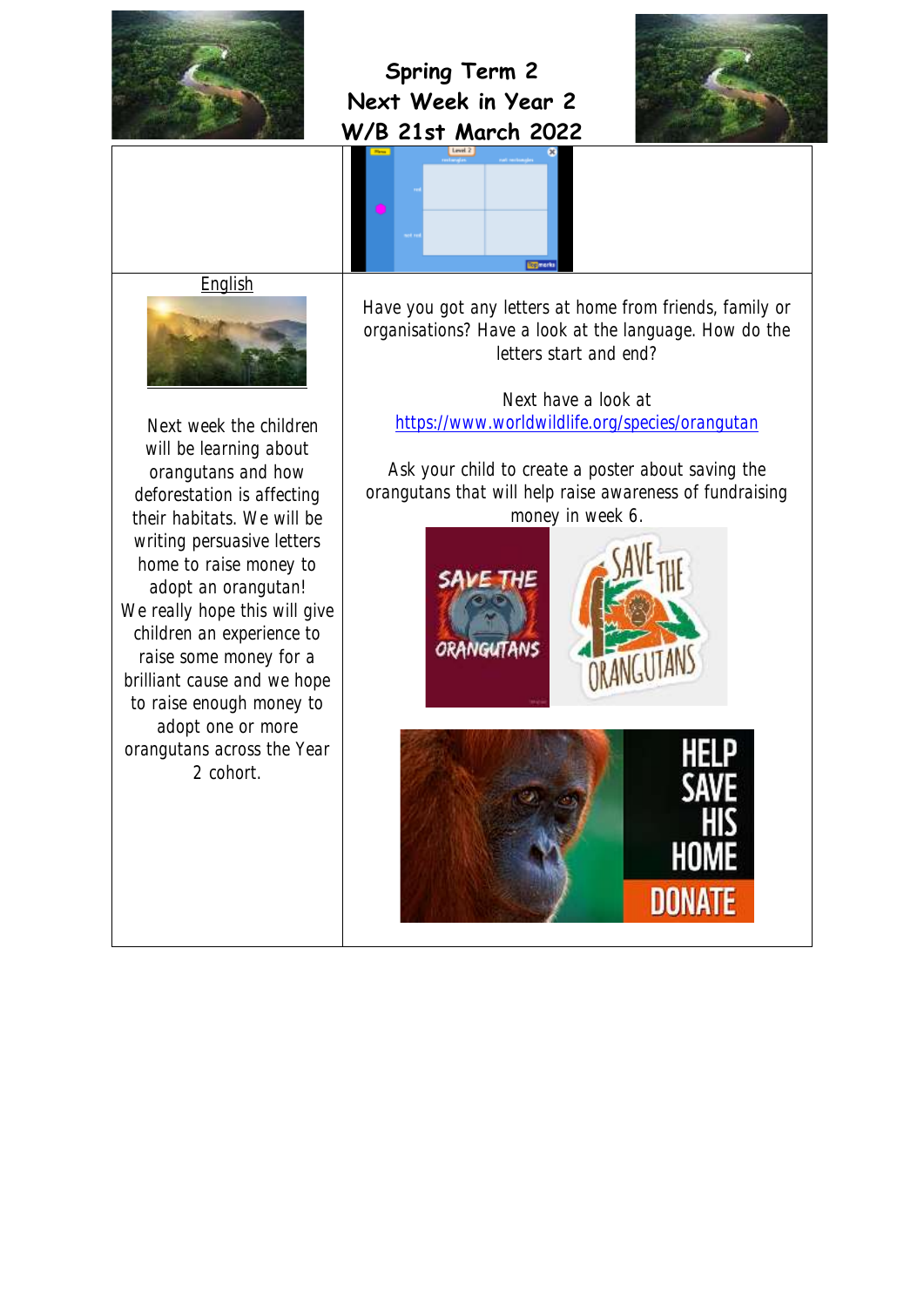



Geography

Next week the children will be undertaking some field work in our local area. We will be venturing up to One Tree Hill to look at the forest vegetation, the animals that live there and how the climate and weather impact our local woodland. The children will then compare One Tree Hill with the Amazon rainforest and use their knowledge of climate, the equator and what the two places look like to discuss their similarities and differences.

**Science** In Science this week the children will term, our topic will be Living things and their Habitats.

This week the children will learn about the life cycles of different animal classifications that live in the rainforest including mammals, amphibians, fish and reptiles.



If you are out and about for a walk this weekend, have a look at the plant life and animal life that reside in our local woodlands. Can the children remember their knowledge of trees from their Year 1 topic of Nature Detectives and their forest school activities with Zara identifying the trees local to us?

You can help your child to prepare your child for this lesson by watching the clip below and discussing what you have seen:



<https://www.yout-ube.com/watch?v=vDDDwfvVUe4>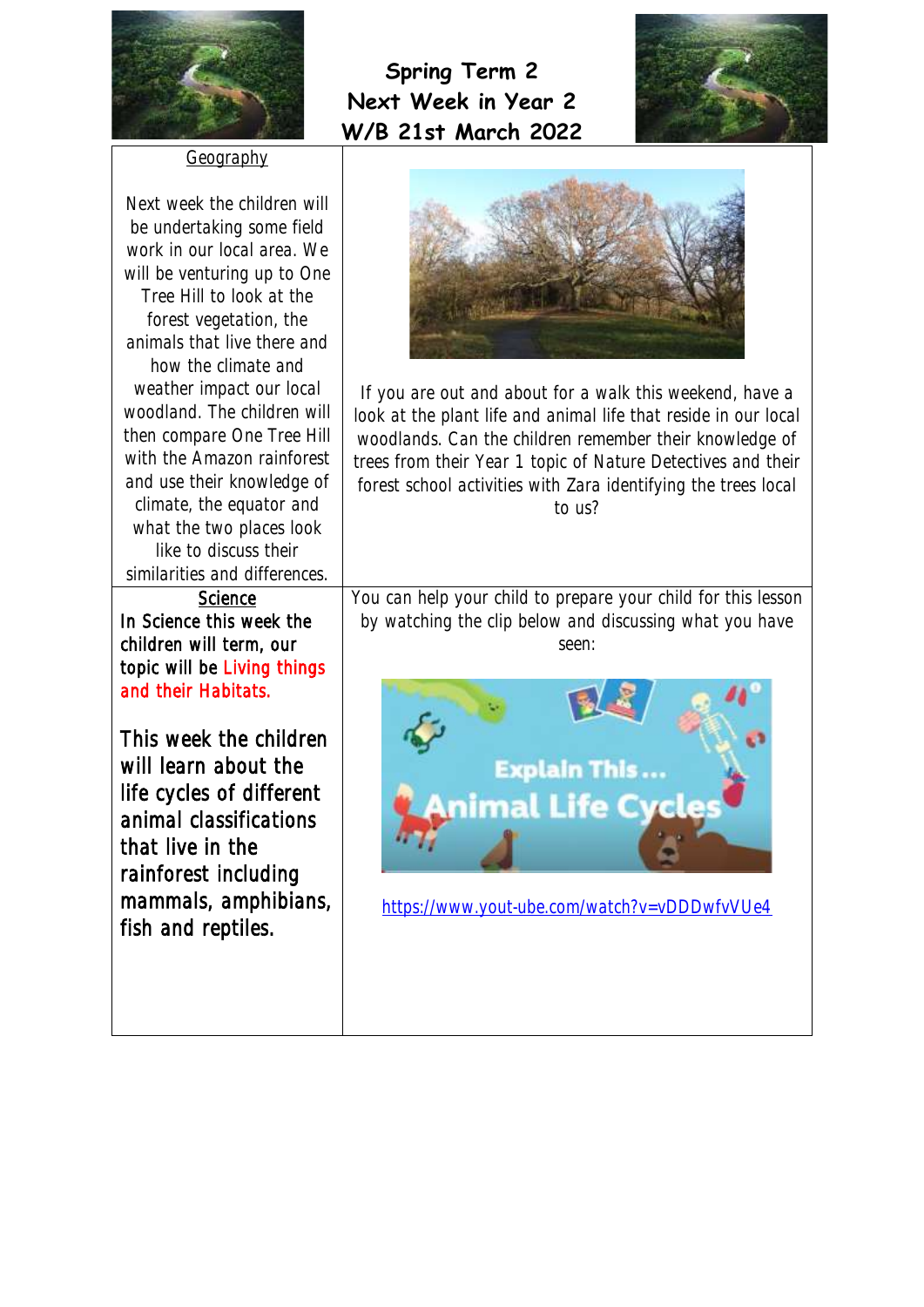

**Spring Term 2 Next Week in Year 2 W/B 21st March 2022**





In art, the children will be starting to paint onto their canvases. They will be choosing their own complimentary colours which will be suited to their own unique design.



You can prepare your child for this lesson by looking at the above colour wheel and discussing which colours they believe would suit their design the best.

R.E.

In RE the children will be learning more about Easter and the symbols that are used to represent this important event in the Christian calendar.





Hot cross buns, Easter bunnies, eggs and chicks.

Your children will learn what each symbol means and then choose their favourite one to draw and write about.

You can prepare your child for this lesson by discussing Easter and what it means to your family and friends or just have a chat about what you know.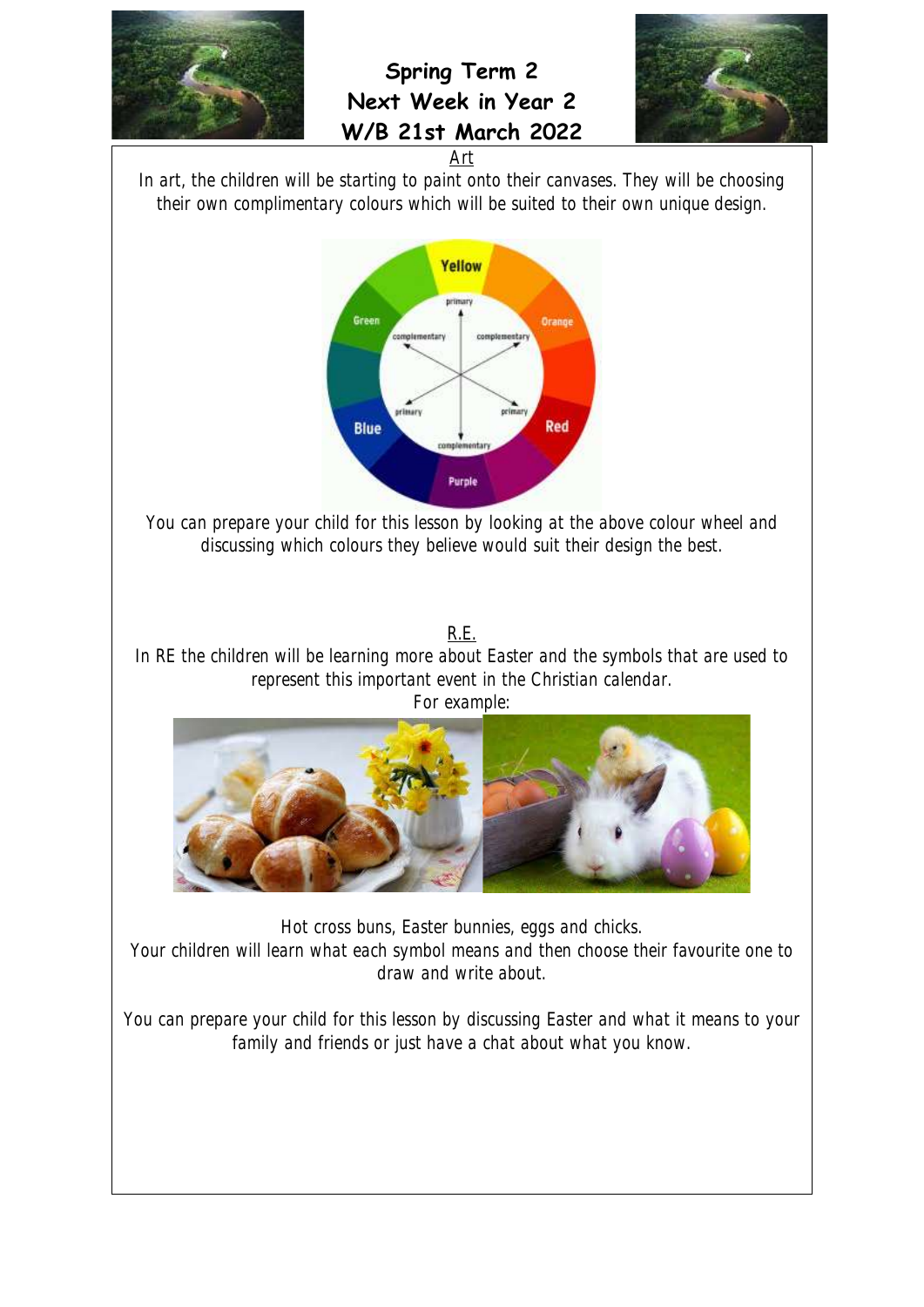



|                                                                                          | P.E.                                                                                                                                                                |                      |
|------------------------------------------------------------------------------------------|---------------------------------------------------------------------------------------------------------------------------------------------------------------------|----------------------|
|                                                                                          |                                                                                                                                                                     |                      |
|                                                                                          |                                                                                                                                                                     |                      |
|                                                                                          |                                                                                                                                                                     |                      |
|                                                                                          | In P.E. this term, the children will be learning ball skills and netball.                                                                                           |                      |
|                                                                                          | These sessions will both be outdoors, so please provide your child with appropriate<br>clothing in line with the school guidance; long leggings or jogging bottoms; |                      |
| comfortable trainers; trainer/ankle socks (no tights will be allowed); a long sleeved t- | shirt: a jumper or fleece (optional).                                                                                                                               |                      |
| The weather can be unpredictable at this time of year so please follow the guidance.     | Every child is expected to come to school with a full P.E. kit                                                                                                      |                      |
|                                                                                          | Please note a permanent change to the P.E. Timetable for Indigo and Turquoise.                                                                                      |                      |
| Turquoise                                                                                | Amber                                                                                                                                                               | Indigo               |
| Monday — Ball skills                                                                     | Monday- Ball skills                                                                                                                                                 | Tuesday- Ball skills |
| Tuesday-Netball                                                                          | <b>Thursday-Netball</b>                                                                                                                                             | Thursday-Netball     |
|                                                                                          |                                                                                                                                                                     |                      |
|                                                                                          |                                                                                                                                                                     |                      |
|                                                                                          |                                                                                                                                                                     |                      |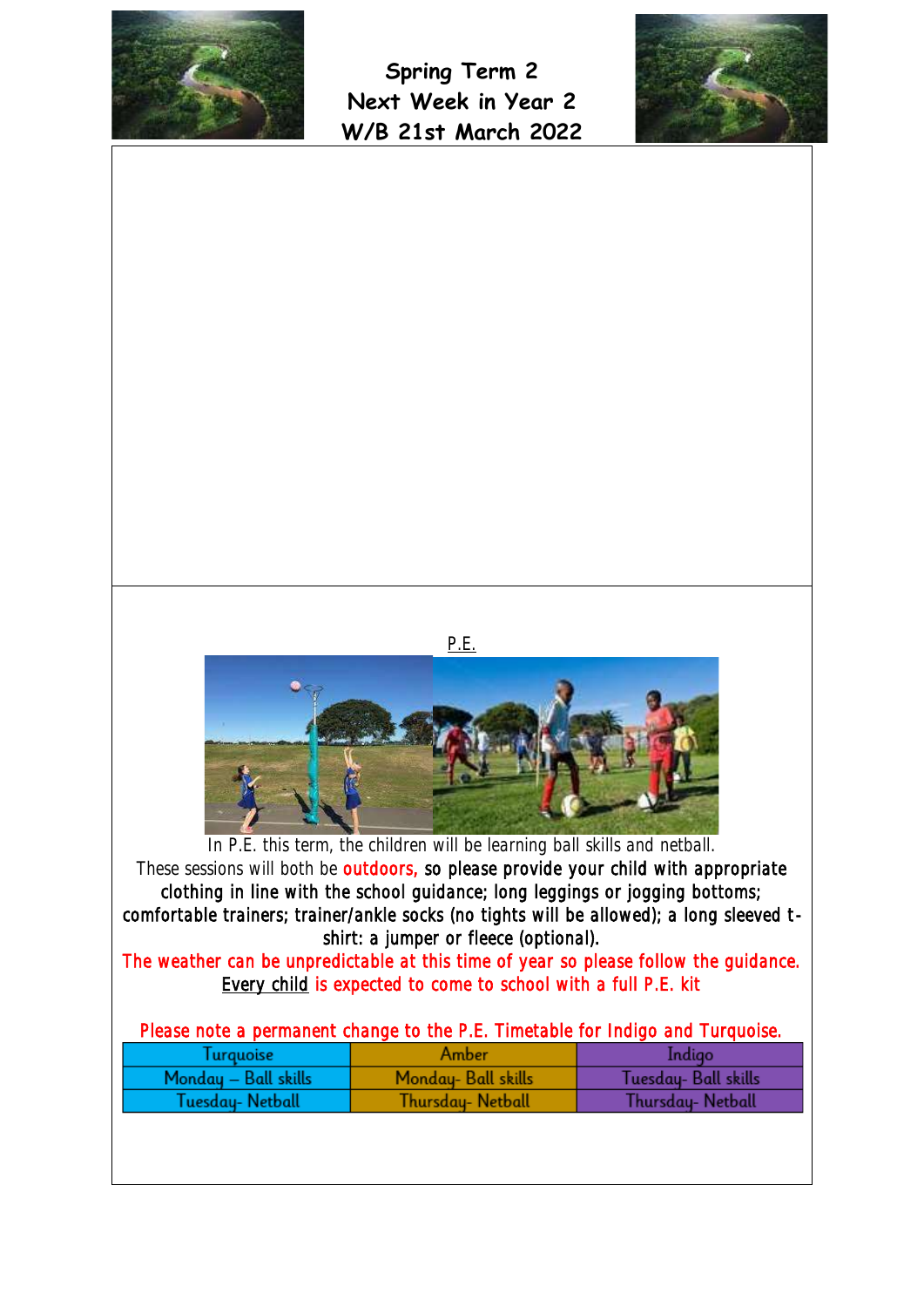



**Computing** 

There will be no computing lesson this week due to the Chessington Zoo trip.

Computing lessons will resume in week commencing 28<sup>th</sup> March 2022.



This term's theme will be to learn how music can help us in their neighbourhood. They will be finding out how to listen to and appraise different genres of music including pop, orchestral and Jazz by using musical activities such as using composition, playing the recorder and singing!